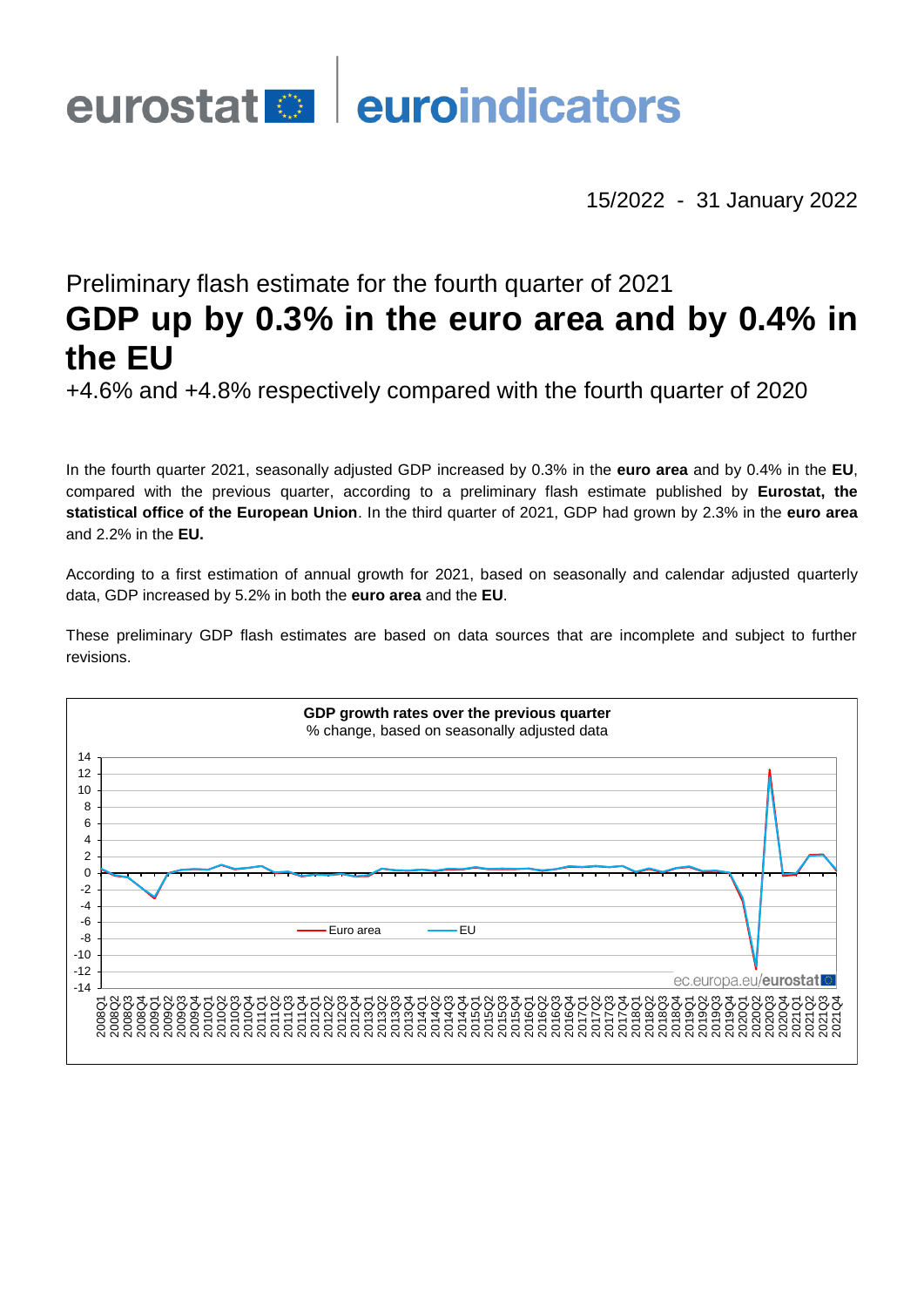Compared with the same quarter of the previous year, seasonally adjusted GDP increased by 4.6% in the **euro area** and by 4.8% in the **EU** in the fourth quarter of 2021, after +3.9% in the **euro area** and +4.1% in the **EU** in the previous quarter.



Among the Member States for which data are available for the fourth quarter 2021, **Spain** (+2.0%) recorded the highest increase compared to the previous quarter, followed by **Portugal** (+1.6%) and **Sweden** (+1.4%). Declines were recorded in **Austria** (-2.2%), **Germany** (-0.7%) and in **Latvia** (-0.1%). The year on year growth rates were positive for all countries.

| (pased on seasonally adjusted<br>uald) |                                                         |                  |         |        |                                                                          |        |        |        |
|----------------------------------------|---------------------------------------------------------|------------------|---------|--------|--------------------------------------------------------------------------|--------|--------|--------|
|                                        | Percentage change compared with the<br>previous quarter |                  |         |        | Percentage change compared with the<br>same quarter of the previous year |        |        |        |
|                                        | 2021Q1                                                  | 2021Q2           | 2021Q3  | 2021Q4 | 2021Q1                                                                   | 2021Q2 | 2021Q3 | 2021Q4 |
| Euro area                              | $-0.2$                                                  | $2.2\phantom{0}$ | 2.3     | 0.3    | $-1.1$                                                                   | 14.4   | 3.9    | 4.6    |
| <b>EU</b>                              | 0.0                                                     | 2.1              | $2.2\,$ | 0.4    | $-1.1$                                                                   | 13.8   | 4.1    | 4.8    |
| <b>Belgium</b>                         | 1.2                                                     | 1.7              | 2.0     | 0.5    | 0.0                                                                      | 15.1   | 4.9    | 5.6    |
| <b>Czechia</b>                         | $-0.4$                                                  | 1.3              | 1.6     | c      | $-2.4$                                                                   | 8.5    | 3.3    | C      |
| Germany                                | $-1.7$                                                  | 2.2              | 1.7     | $-0.7$ | $-2.8$                                                                   | 10.4   | 2.9    | 1.4    |
| <b>Spain</b>                           | $-0.7$                                                  | 1.2              | 2.6     | 2.0    | $-4.3$                                                                   | 17.7   | 3.4    | 5.2    |
| <b>France</b>                          | 0.1                                                     | 1.3              | 3.1     | 0.7    | 1.7                                                                      | 19.0   | 3.5    | 5.4    |
| <b>Italy</b>                           | 0.3                                                     | 2.7              | 2.6     | 0.6    | $-0.3$                                                                   | 17.3   | 4.0    | 6.4    |
| Latvia                                 | 0.3                                                     | 2.3              | 0.5     | $-0.1$ | $-0.2$                                                                   | 10.3   | 5.0    | 3.1    |
| Lithuania                              | 2.1                                                     | 2.0              | $0.0\,$ | 0.5    | 0.8                                                                      | 8.9    | 6.0    | 4.8    |
| Austria                                | $-0.4$                                                  | 4.2              | 3.8     | $-2.2$ | $-4.1$                                                                   | 12.8   | 5.6    | 5.4    |
| Portugal                               | $-3.0$                                                  | 4.3              | 2.9     | 1.6    | $-5.4$                                                                   | 16.4   | 4.5    | 5.8    |
| <b>Sweden</b>                          | 1.3                                                     | 1.1              | 2.1     | 1.4    | 0.0                                                                      | 9.6    | 4.6    | 6.1    |

**Published growth rates of GDP in volume up to 2021Q4\*** (based on seasonally adjusted\*\* data)

c: confidential until 1 February 2022

**\*** See "Methods and definitions"

Growth rates to the previous quarter and to the same quarter of the previous year presented in this table are generally both based on seasonally and calendar adjusted figures since unadjusted data are usually not transmitted for the compilation of GDP flash estimate.

Source dataset[: namq\\_10\\_gdp](https://ec.europa.eu/eurostat/databrowser/bookmark/18264fa6-1c00-4698-b32a-2ba116759de1?lang=en)

The next estimates for the fourth quarter of 2021 will be released on 15 February 2022.